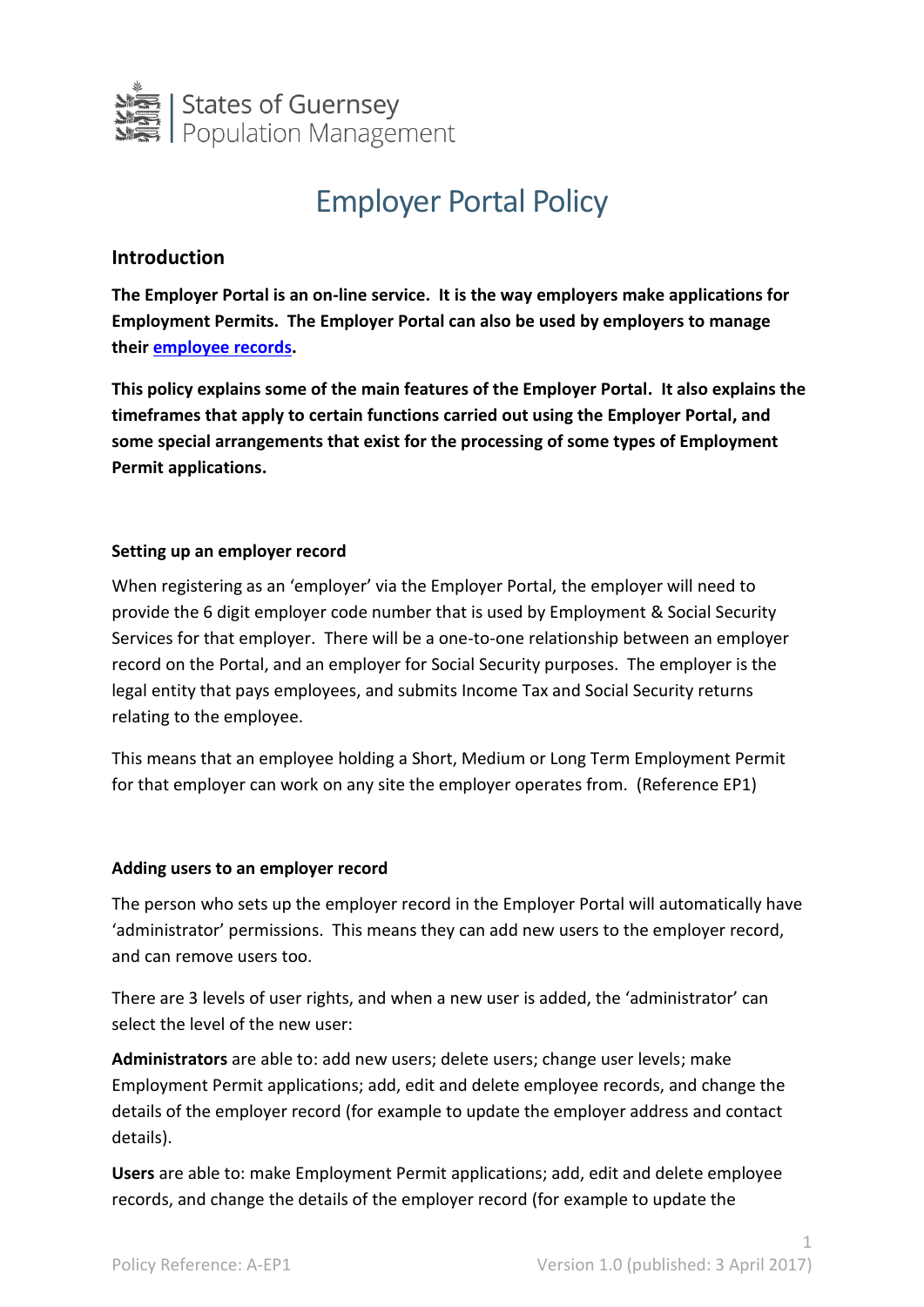employer address and contact details).

**Browsers** are able to view most of the information on the employer record, but can't make applications or edit any of the information they see. Browsers can't see payment records.

#### **Making an Employment Permit application**

Once an employer has an employer record, the Employer Portal can be used to make Employment Permit applications. The [Employment Permit Policy](https://gov.gg/CHttpHandler.ashx?id=106413&p=0) lists over 230 types of jobs that can have Short, Medium or Long Term Employment Permits. Employers can also make applications for jobs that are not included in the Policy.

The first time an employer makes an application for a Short, Medium or Long Term Employment Permit, they will automatically be taken through the [Employer Assessment.](https://gov.gg/employerassesspolicy)

If the employee who needs the Employment Permit will be a live-in employee in an Open Market Private Family Home (Part A); Hotel (Part B); or Care Home (Part C); the employer will not have to complete the Employer Assessment. An Employment Permit is available for any full-time Open Market live-in job.

#### **Applications made before an employee has been appointed**

Employers can make a Short, Medium or Long Term Employment Permit application as soon as they know they can't find a person who already has the right to live and work in Guernsey to fill the vacancy, or any time after.

Normally, the new employee should have their Employment Permit in place before they move to Guernsey. There are some special rules about **Employment Permit applications** [made after employment starts.](https://gov.gg/epappsafteremp)

If the application is made before the employer knows who is going to have the job (and assuming the application is successful), the employer will be given an 'approval in principle'. This confirms that a particular type of Employment Permit will be issued, once an employee has been recruited.

Please remember that, for Short and Medium Term Employment Permits, it might not be possible to issue a Permit to a person who has already lived in Guernsey for 5 years.

Please remember that Permit applications can be refused for people who have a serious criminal record. You can find out more by reading the [Criminal Convictions & Public Interest](https://gov.gg/criminalconvictions)  [Policy.](https://gov.gg/criminalconvictions)

#### **Approval in principle durations**

If the application is made before a person has been appointed to the role, the agreement to issue a Permit will be valid for a specific period of time: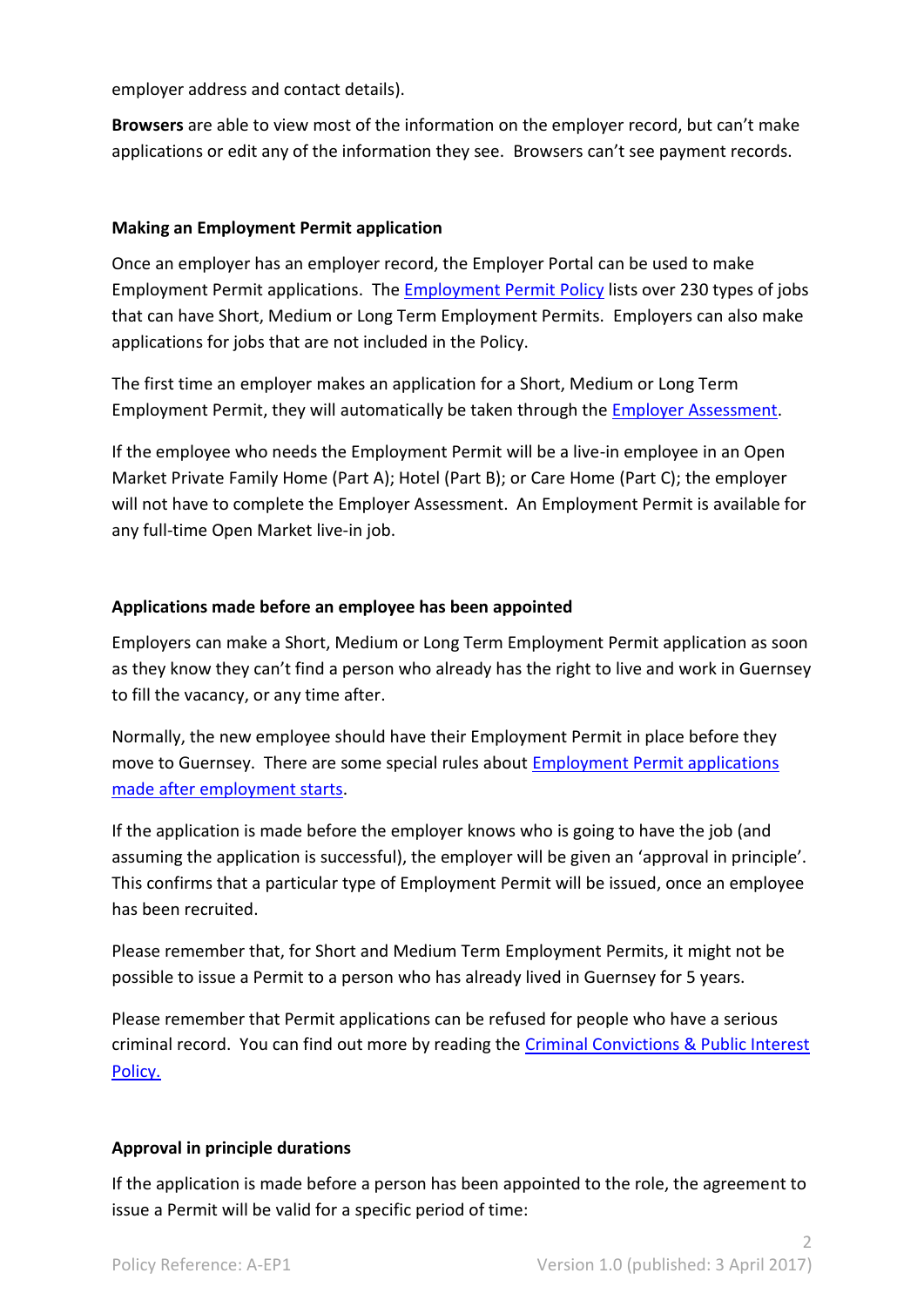**Short Term Employment Permits** - the approval in principle is valid for 3 months from the date the application is agreed. (Reference EP2)

**Medium & Long Term Employment Permits** – the approval in principle is valid for 12 months from the date the application is agreed. (Reference EP3)

The different timeframes reflect the fact that, typically, there is a longer recruitment cycle for the roles that will benefit from a Medium or Long Term Employment Permit.

From the 'overview' page of the Employer Portal, employers can see any Permit that has been agreed in principle, but has not reached the approval in principle expiry date. Once this expiry date is reached, the agreement will not display on the overview page, and a new Permit application will have to be made if it is still needed. (Reference EP4)

#### **Permit reconversion**

Sometimes employees don't stay in a job for very long. If this happens, and the employee who is leaving the job had a Short, Medium or Long Term Employment Permit, it is possible to 'reconvert' the Permit back into an Approval in Principle, so that the agreement to issue an Employment Permit can be re-used by a new employee.

If a Permit is reconverted the Approval in Principle duration starts again. (Reference EP5)

## **Permit reconversion durations**

If a person holds an Employment Permit, their Permit can be reconverted for use by their replacement:

**Short Term Employment Permits** – if the last employee to hold the Permit left the job within 28 days of starting it. (Reference EP6)

**Medium & Long Term Employment Permits** – if the last employee to hold the Permit left the job within 6 months of starting it. (Reference EP7)

The different timeframes reflect typical probation periods, and these are usually longer for the roles that will benefit from a Medium or Long Term Employment Permit.

From the 'overview' page of the Employer Portal, employers can see any Permit that is within the reconversion timeframe. There is a 'reconversion' button that can be used to begin the process.

## **Issuing a different type of Permit**

Sometimes, it might not be possible for the Administrator to issue the type of Employment Permit an employer has applied for.